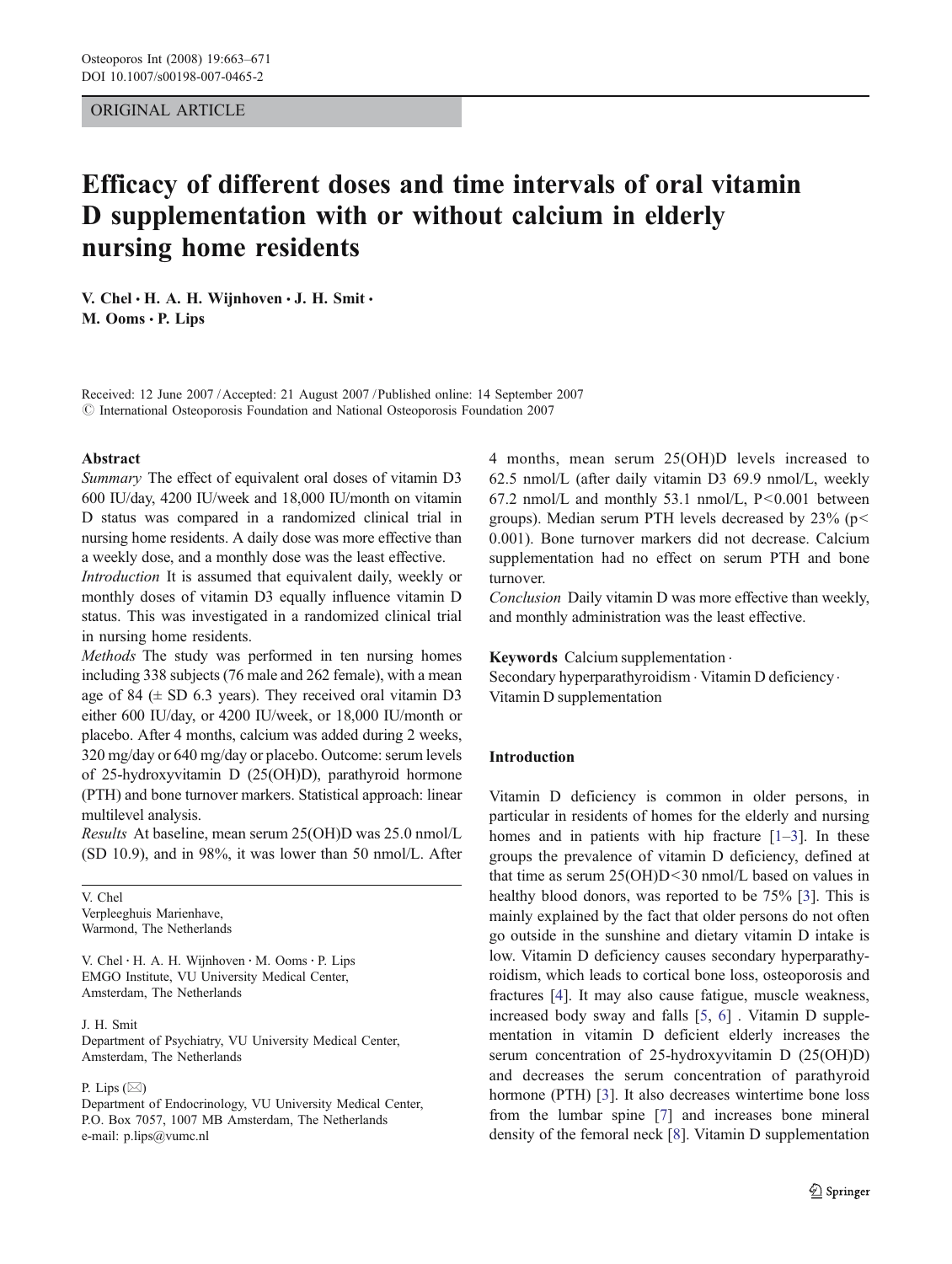combined with calcium decreased body sway and falls in a German study [[5\]](#page-7-0) and decreased hip as well as other nonvertebral fractures in French nursing home residents [\[9](#page-7-0)], whereas the results in more healthy elderly, living independently in the community were equivocal [\[10](#page-7-0)–[14](#page-7-0)].

Vitamin D status in the elderly may be improved by ultraviolet irradiation [\[15](#page-7-0)] or by vitamin D supplementation [\[3](#page-7-0), [7](#page-7-0), [8](#page-7-0)–[14](#page-7-0)]. Some controversy exists on the required serum 25(OH)D level, but most investigators agree that the level should be at least 50 or even 75 nmol/l [\[16](#page-7-0), [17](#page-7-0)].

The Dutch Health Council advises vitamin D 600 IU daily for elderly of 70 years and older who do not come outside in the sunshine [\[18](#page-7-0)]. Oral vitamin D3 can be taken once a day but also with longer intervals because of its long half life, being around 25 days. It is not known whether equivalent doses once a week or once a month are equally effective.

A low calcium intake aggravates vitamin D deficiency by increasing the turnover of vitamin D metabolites by secondary hyperparathyroidism [[4\]](#page-7-0). On the other side, a high calcium intake does not completely protect against secondary hyperparathyroidism, and thus cannot compensate for vitamin D insufficiency [\[19](#page-7-0)]. The calcium requirement for skeletal maintenance is raising with age whereas the capacity for compensating a low calcium intake declines with age [\[20\]](#page-7-0). In the Netherlands the mean daily calcium intake of independently living elderly in homes and apartments of the elderly is about 900 mg [\[2\]](#page-7-0). In the guidelines of the Dutch Health Council, the advised daily amount of calcium for elderly 70 years and older is 1200 mg [\[18](#page-7-0)].

The aim of the present study was to investigate, in a Dutch nursing home population, whether there is a difference in efficacy of different doses and intervals of oral vitamin D3 supplementation with the same total dose. A second aim was to assess the additional effect of calcium supplementation following vitamin D supplementation on serum PTH and markers of bone turnover.

#### Subjects and methods

### Subjects

Ten somatic and psychogeriatric nursing homes participated and 1,006 subjects were invited. Of these, 146 did not respond, 386 refused to participate and 136 did not meet inclusion criteria. Participants were 338 (76 male and 262 female) patients of 70 years or older with a mean age of 84 years (SD 6.2). Exclusion criteria were going outside in the sunshine more than once a week, the use of vitamin D or calcium supplementation, the use of more than one vitamin Dfortified food or drink per day, complete immobilisation and a very poor life expectancy. Poor cognition was not an

exclusion criterion. This did not affect adherence. Nursing homes were enrolled in the study throughout the year. Participants living together in the same nursing home started the study during the same season. The dietary vitamin D intake was estimated at about 100 IU/day, based on fish and margarine consumption. In the Netherlands only margarine is fortified with vitamin D3 (3 IU/g) and the diet does not contain vitamin D2. Written informed consent was obtained from participants or their proxies. The protocol as well as the patient information letters were approved by the Ethical Review Board of the VU University medical centre.

## Randomisation

Participants were randomised in blocks of six, to receive, during the study period of four and a half months, either oral vitamin D3 600 IU/day (one tablet) or placebo, 4200 IU/week (seven tablets once a week) or placebo or 18,000 IU/month (one powder once a month) or placebo. (Solvay Pharmaceuticals, Weesp, Netherlands). After four months, participants in every group were randomised again to receive during 14 days either calcium carbonate or placebo. The first 156 participants who were randomised received 800 mg calcium carbonate (320 mg Ca2+) or placebo, the subsequent 120 participants received 1,600 mg calcium carbonate (640 mg Ca2+) or placebo. The study medication was centrally distributed to ensure compliance. The study was completed by 269 patients.

#### Measurements

At baseline co-medication was registered and a questionnaire for dietary calcium intake was used to calculate the mean daily calcium intake from dairy products, underestimating calcium intake by 200–300 mg/day [[2,](#page-7-0) [21](#page-8-0)].

The ability of standing and walking was assessed by a standing score, ranging from 1 (cannot stand alone) to 5 (can easily get up and remain standing without help) and a walking score ranging from 1 (cannot do one active step) to 5 (completely independent walking). Both scores have previously been described [\[22](#page-8-0)].

During the study all falls and fractures were registered by the nursing staff on special forms and checked with the routine incident registration. At the end of each study period in a nursing home, every ward was asked to complete a questionnaire on the opinion of the nursing staff about the suitability of each distribution form, compliance, the risk of making mistakes, time investment and preferences.

Random samples of the returned medication were counted in order to verify compliance.

Adequate compliance was defined to exist when more than 80% of the study medication was ingested. Twice a quality check was made on the research medication by taking random samples for determining the vitamin D3 content of tablets and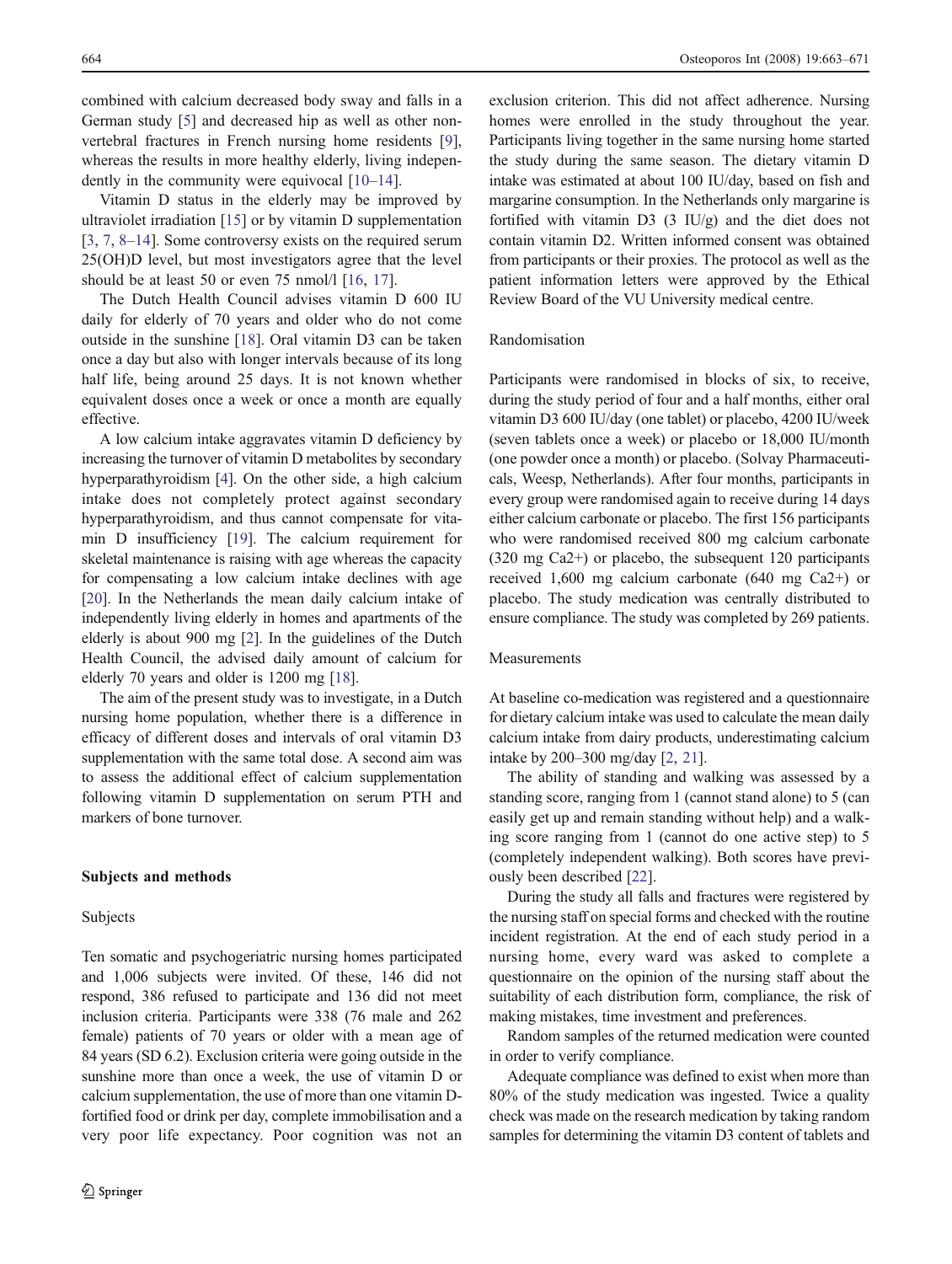powders. Fasting blood samples were obtained at baseline, at two and four months.

Serum 25(OH)D was measured by radioimmunoassay (Diasorin, Stillwater, MN) with an inter-assay coefficient of variation (CV) of 10% at 30 nmol/L. Serum PTH was measured by radioimmunoassay (Incstar, San Juan Capistrano, CA) with an inter-assay CV of 10% at 3.5 pmol/L. Serum carboxy-terminal collagen crosslinks or CTX, a marker for bone resorption, was measured by immuno-assay (CrossLaps, (Roche) with an interassay CV of 5%.

For these parameters the sera of a single participant were all measured within the same run to decrease variation. Serum calcium, phosphate, albumin, creatinine and alkaline phosphatase (APh) were measured using standard laboratory procedures, immediately after obtaining the blood samples. Serum calcium was corrected for serum albumin using the formula:

corrected calcium  $\text{(mmol/L)} =$ measured  $[calium] + (40 - albumin (g/L)) \times 0.02$ 

#### Statistical analysis

Statistical analysis was performed using SPSS 12.0.1. Data are presented as means (and standard deviation [SD]) or – in case of skewed distributions – as medians (and interquartile range [IQR]). Associations between baseline serum 25(OH)D and PTH, PTH and AF, and AF and CTX were examined by means of the Pearson correlation coefficient or – when one or both outcome variables had a skewed distribution – the Spearman rank order correlation coefficient. Baseline characteristics of dropouts and completers were compared by logistic regression analysis. Linear multilevel analysis with SPSS Mixed Models was used to investigate: (1) the effect of vitamin D supplementation on change (from baseline  $(t_0)$  to 4 months  $(t_2)$ ) in biochemical outcome variables (serum 25(OH)D, serum PTH, bone turnover markers) and (2) the effect of additional calcium supplementation on change (from 4 months ( $t_2$ ) to 4.5 months ( $t_3$ )) in biochemical outcome variables, adjusting for possible clustering of observations. The included levels were repeated measures (i.e., time), respondent, and nursing home. Nursing home was included in the final analyses only in case of a change of the effect size of more than 10%. Separate models were created with 25(OH)D, phosphate, corrected calcium, CTX, PTH, and APh as the respective dependent variables. We examined the potential confounding effect of season, age, sex, mean daily calcium intake, creatinine, standing and walking score at  $t_0$ . For PTH and APh, logarithmic transformations were performed to normalize variance to allow parametric tests. For these log-transformed outcome variables, the estimated mean difference between two intervention groups was transformed back using an antilog transformation. The

resulting estimate is the ratio of the geometric means of the outcome variable in both intervention groups. The geometric mean resembles the median. The level of significance was set at  $P < 0.05$ .

# **Results**

# Baseline characteristics

Table [1](#page-3-0) shows the baseline characteristics of the 338 participants enrolled in the study. These were very similar for the different intervention groups. In the total group, baseline mean serum 25(OH)D was 25.0 nmol/L (SD 10.9). In 55% of the participants, serum 25(OH)D was lower than 25 nmol/L while 77% had levels below 30 nmol/L and 98% below 50 nmol/L (data not shown). Baseline median serum PTH was 7.2 pmol/L (IQR 5.1–10.5) (ref. values: 1– 11 pmol/L). There were statistically significant correlations at baseline between serum 25(OH)D and serum PTH values  $(r=-0.25; P<0.001)$ , serum PTH and serum APh values (r= 0.16;  $P<0.01$ ), and serum APh and serum CTX values ( $r=$ 0.23;  $P < 0.001$ ) (data not shown). The median daily calcium intake from dairy products was 750 mg (IQR 560–1035).

## Trial schedule

Figure [1](#page-3-0) shows the trial schedule as well as the results of the randomisation procedure of both the vitamin D and the calcium intervention. Of the 341 participants originally enrolled, three were enrolled incorrectly because of hypercalcemia (corrected serum calcium: 2.69; 2.83; and 2.85), leaving 338 participants eligible for the study.

## Vitamin D intervention

The 338 enrolled participants were randomised to treatment with vitamin D3 one tablet of 600 IU each day  $(n=55)$ , a placebo in the form of one tablet each day  $(n=57)$ , vitamin D3 in the form of seven tablets (4200 IU) once a week  $(n=54)$ , a placebo in the form of seven tablets once a week  $(n=58)$ , vitamin D3 in the form of one powder once a month  $(n=57)$ , or a placebo in the form of one powder of 1,800 IU once a month  $(n=57)$ . The treatment period of four months was completed by 276 participants. Of the 62 drop-outs, 41 died during the study period and there were 21 withdrawals: nine participants became terminally ill; five participants became uncooperative to donate a blood sample; one participant showed signs of discomfort during blood sampling; one participant became immobile; 3 participants were moved elsewhere; and one participant dropped out for unknown reasons. Finally, one participant was excluded from the analyses due to extremely high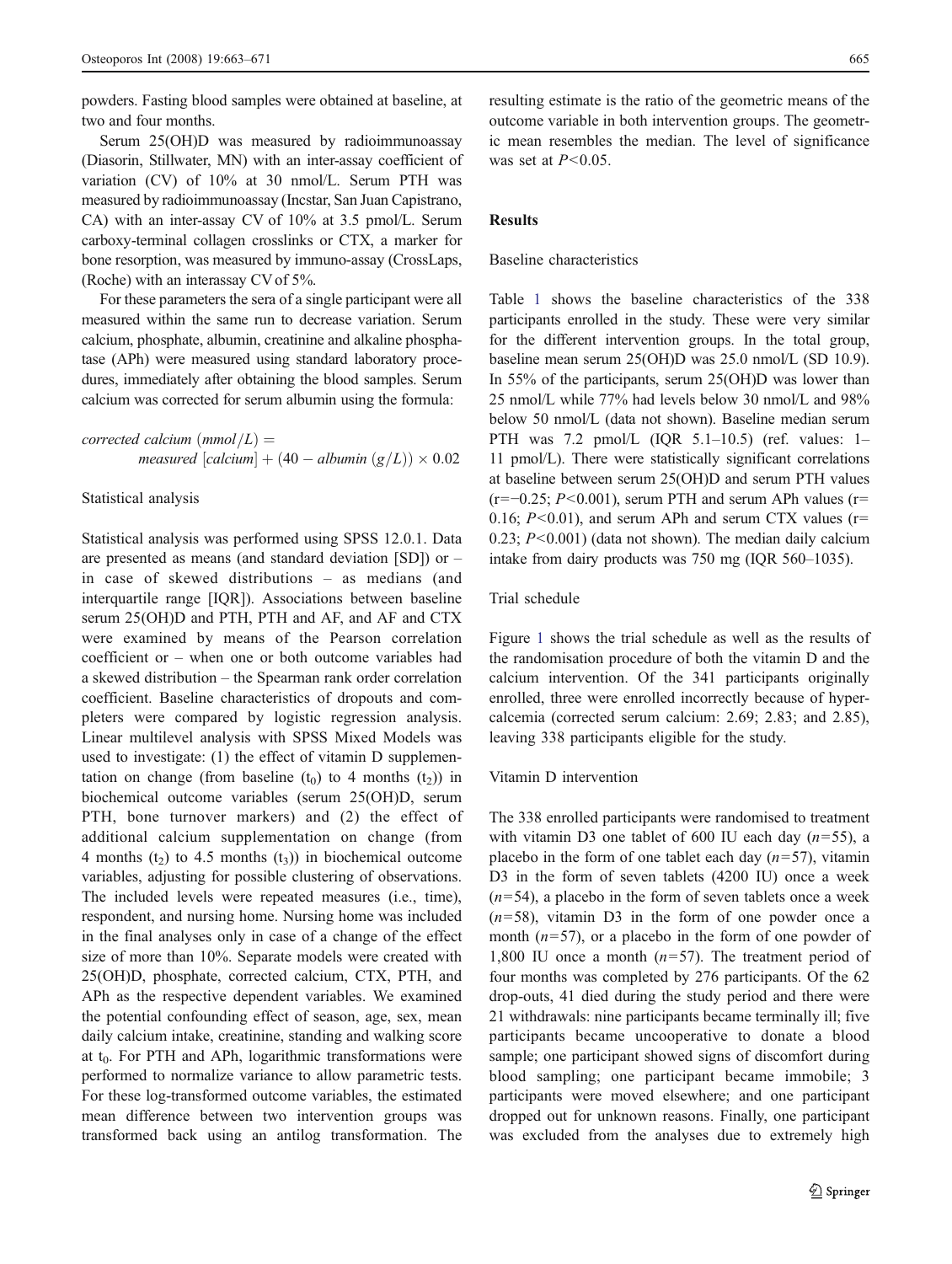<span id="page-3-0"></span>

| <b>Table 1</b> Characteristics of 338 participants at baseline (t <sub>0</sub> ) by intervention group at t <sub>0</sub> (Pl D = placebo vitamine D, D = vitamin D) and t <sub>2</sub> (Pl Ca = placebo |
|---------------------------------------------------------------------------------------------------------------------------------------------------------------------------------------------------------|
| calcium. $Ca = calcium$                                                                                                                                                                                 |

|                                                                                                                                                                                                    | Total<br>$(n=338)$                                                                                                 | D total<br>$(n=166)$                                                                                               | D daily<br>$(n=55)$                                                                                               | D weeky<br>$(n=54)$                                                                                                | D monthly<br>$(n=57)$                                                                                              | Pl D total<br>$(n=172)$                                                                                            | Ca <sup>b</sup><br>$(n=68)$                                                                                        | Pl Ca <sup>b</sup><br>$(n=71)$                                                                                     |
|----------------------------------------------------------------------------------------------------------------------------------------------------------------------------------------------------|--------------------------------------------------------------------------------------------------------------------|--------------------------------------------------------------------------------------------------------------------|-------------------------------------------------------------------------------------------------------------------|--------------------------------------------------------------------------------------------------------------------|--------------------------------------------------------------------------------------------------------------------|--------------------------------------------------------------------------------------------------------------------|--------------------------------------------------------------------------------------------------------------------|--------------------------------------------------------------------------------------------------------------------|
| % female                                                                                                                                                                                           | 77.5                                                                                                               | 76.5                                                                                                               | 83.6                                                                                                              | 72.2                                                                                                               | 73.7                                                                                                               | 78.5                                                                                                               | 76.5                                                                                                               | 78.9                                                                                                               |
| Variable<br>Age $(yr)$<br>$25(OH)D$ (nmol/L)<br>Calcium corrected<br>(mmol/L)<br>Phosphate<br>(mmol/L)<br>$CTX$ (ng/L)<br>Albumin $(g/L)$<br>Standing score<br>$(1-5)$<br>Walking score<br>$(1-5)$ | Mean (SD)<br>84.2(6.2)<br>25.0(10.9)<br>2.42(0.10)<br>1.03(0.14)<br>592 (277)<br>33.4(3.3)<br>3.3(1.6)<br>3.0(1.4) | Mean (SD)<br>84.2(6.5)<br>24.9(10.1)<br>2.42(0.09)<br>1.02(0.14)<br>571 (274)<br>33.4(3.3)<br>3.3(1.6)<br>3.0(1.4) | Mean (SD)<br>84.3(6.3)<br>24.0(8.6)<br>2.42(0.09)<br>1.02(0.13)<br>594 (274)<br>33.0(3.5)<br>3.5(1.6)<br>3.0(1.4) | Mean (SD)<br>84.3 (6.4)<br>26.7(12.6)<br>2.41(0.08)<br>1.02(0.16)<br>626(311)<br>33.1(3.4)<br>3.1(1.7)<br>3.0(1.6) | Mean (SD)<br>83.9 (6.9)<br>24.1(8.8)<br>2.42(0.10)<br>1.02(0.13)<br>496 (218)<br>34.2(2.8)<br>3.5(1.6)<br>3.0(1.3) | Mean (SD)<br>84.2(5.9)<br>25.0(11.7)<br>2.43(0.10)<br>1.04(0.14)<br>613 (280)<br>33.4(3.2)<br>3.3(1.6)<br>3.0(1.4) | Mean (SD)<br>83.3(6.2)<br>25.3(10.6)<br>2.41(0.08)<br>1.01(0.14)<br>552 (288)<br>34.0(3.2)<br>3.2(1.7)<br>2.9(1.4) | Mean (SD)<br>84.5 (6.8)<br>24.1(9.6)<br>2.42(0.10)<br>1.03(0.13)<br>565 (255)<br>33.0(3.4)<br>3.5(1.6)<br>3.1(1.4) |
| Skewed variable<br>Calcium intake<br>$(mg/day)^b$<br>$PTH$ (pmol/L)<br>$AF$ (U/L)<br>Creatinine $(\mu \text{mol/L})$                                                                               | Median<br>(IQR)<br>750<br>$(560 - 1035)$<br>$7.2(5.1-10.5)$<br>$85(69-102)$<br>$93(81-103)$                        | Median<br>(IQR)<br>750<br>$(594 - 1015)$<br>$7.2(5.2-10.4)$<br>$86(71-104)$<br>$92(81-103)$                        | Median<br>(IQR)<br>725<br>$(623 - 1039)$<br>$7.4(5.2 - 10.4)$<br>$82(73-100)$<br>$87(80-95)$                      | Median<br>(IQR)<br>755<br>$(550 - 1028)$<br>$6.7(5.3-9.9)$<br>$90(68-106)$<br>$96(85-104)$                         | Median<br>(IQR)<br>788<br>$(583 - 955)$<br>$7.2(5.1-10.5)$<br>$87(67-105)$<br>$94(81-105)$                         | Median<br>(IQR)<br>750<br>$(550 - 1053)$<br>$7.1(5.1 - 11.1)$<br>$85(69-99)$<br>$93(82-105)$                       | Median<br>(IQR)<br>773<br>$(614 - 1024)$<br>$6.5(5.2-9.4)$<br>$89(68-105)$<br>$91(80-102)$                         | Median<br>(IQR)<br>730<br>$(565 - 1003)$<br>$7.3(5.1-10.9)$<br>$82(67-98)$<br>$92(81-102)$                         |

IQR = interquartile range

<sup>a</sup> From dairy products

<sup>b</sup> Within participants completing the vitamin D intervention ( $n=276$ ) treated with vitamin D ( $n=139$ )

Fig. 1 Flow diagram of progress through the randomized clinical trial of vitamin D supplementation followed by the randomized clinical trial of calcium supplementation

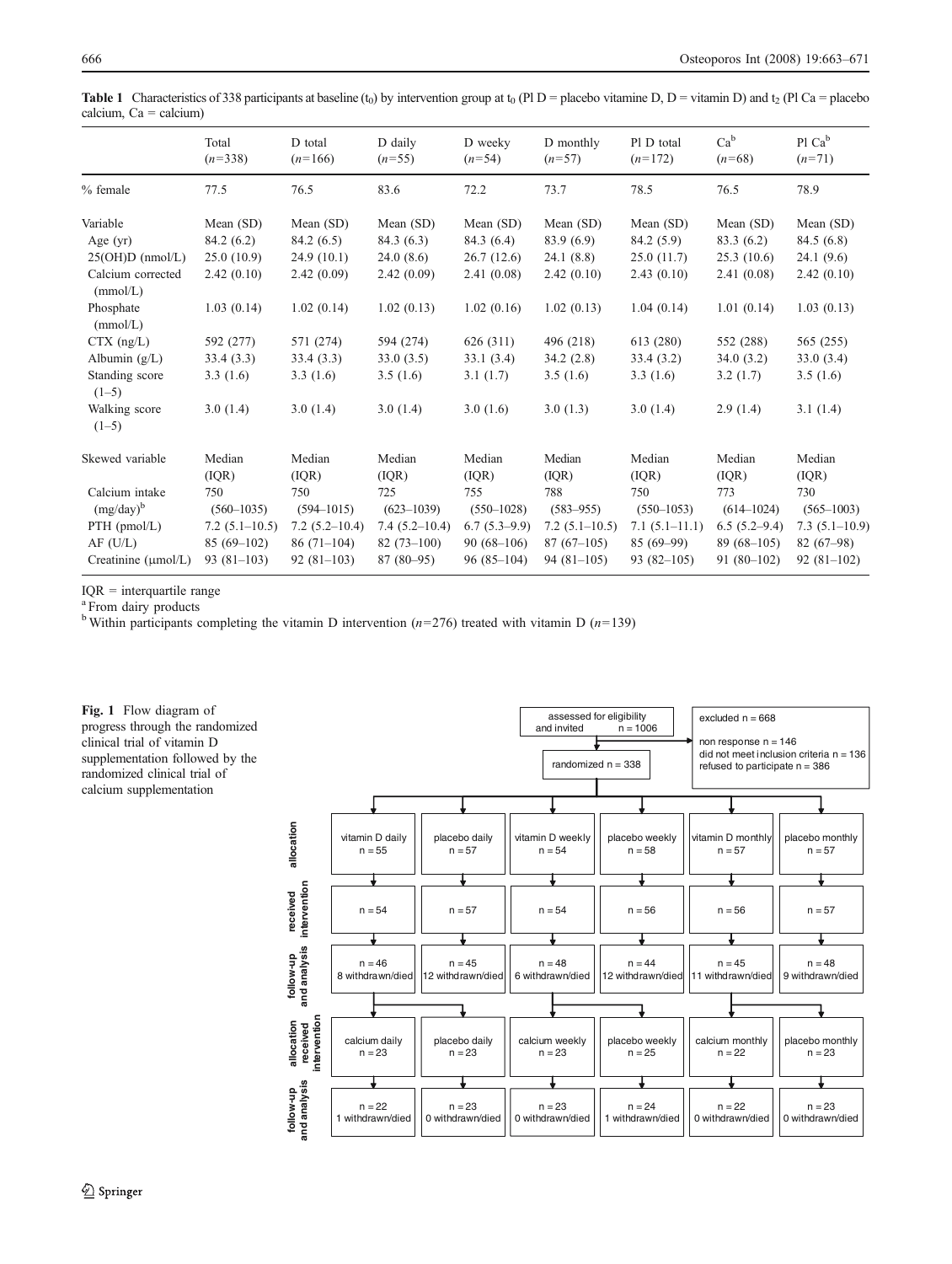|                            |                   | Mean (SD) or                                                                 | median (IQR)       |                   | Groups <sup>a</sup>  | ð<br>Mean difference <sup>b</sup><br>means <sup>c</sup> (95% CI)<br>ratio geometric | $P$ value <sup>b</sup> | Groups <sup>a</sup> | ð<br>Mean difference <sup>b</sup><br>means <sup>c</sup> (95% CI)<br>ratio geometric | $P$ value <sup>b</sup> |
|----------------------------|-------------------|------------------------------------------------------------------------------|--------------------|-------------------|----------------------|-------------------------------------------------------------------------------------|------------------------|---------------------|-------------------------------------------------------------------------------------|------------------------|
|                            |                   | $\mathfrak{c}_1$                                                             | ÷,                 | 12                |                      | $t_0 \rightarrow t_2$                                                               | $t_0 \rightarrow t_2$  |                     | $t_0 \rightarrow t_2$                                                               | $t_0 \rightarrow t_2$  |
| Serum concentration        |                   |                                                                              |                    |                   |                      |                                                                                     |                        |                     |                                                                                     |                        |
| 25(OHD (mmol/L))           | 즈                 | 25.2(12.1)                                                                   | 24.3(11.2)         | 25.5 (12.0)       | <b>PI</b>            | 38.5 (35.7-41.3)                                                                    | 0.000                  |                     |                                                                                     |                        |
|                            | D daily           |                                                                              | 59.9 (16.5)        | 69.9 (17.8)       | Dd/Pld               | $47.2(42.3 - 52.1)$                                                                 | 0.000                  | <b>Dd/Dw</b>        | $6.6(1.7-11.4)$                                                                     | 0.009                  |
|                            | D weekly          |                                                                              | 58.8 (12.8)        | 67.2 (14.0)       | $DwP$ lw             | 40.7 (35.8-45.6)                                                                    | 0.000                  | Dw/Dm               | $11.2(6.3 - 16.1)$                                                                  | 0.000                  |
|                            | D monthly         | $\begin{array}{c} 23.0 \ (8.3) \\ 27.3 \ (12.7) \\ 23.8 \ (8.0) \end{array}$ | 44.8 (14.1)        | 53.1 (15.9)       | <b>Dm/Plm</b>        | 27.6 (22.8-32.5)                                                                    | 0.000                  | Dm/Dd               | $-17.8$ ( $-22.7$ –12.8)                                                            | 0.000                  |
| Phosphate (mmol/L)         | $\overline{P}$    | 1.04(0.12)                                                                   | 1.05(0.14)         | 1.01(0.14)        | $\overline{R}$       | $0.057(0.025 - 0.088)$                                                              | 0.001                  |                     |                                                                                     |                        |
|                            | D daily           | 1.01(0.14)                                                                   | 1.07(0.12)         | (.05(0.11))       | <b>Dd/Pld</b>        | $0.088(0.033 - 0.143)$                                                              | 0.002                  | <b>Dd/Dw</b>        | $0.022 (-0.033 - 0.076)$                                                            | 0.434                  |
|                            | D weekly          | 1.03(0.15)                                                                   | 1.06(0.13)         | 0.04(0.14)        | Dw/Plw               | $0.065(0.01 - 0.12)$                                                                | 0.022                  | Dw/Dm               | $-0.001(-0.055-0.054)$                                                              | 0.981                  |
|                            | ${\bf D}$ monthly | 1.02(0.13)                                                                   | 1.07(0.16)         | 1.04(0.12)        | Dm/Plm               | $0.017 (-0.037 - 0.072)$                                                            | 0.533                  | Dm/Dd               | $-0.021(-0.076 - 0.034)$                                                            | 0.454                  |
| Calcium corrected (mmol/L) | $\overline{P}$    | 2.42(0.10)                                                                   | 2.40 (0.09)        | 2.42 (0.09)       | <b>PE</b>            | $0.029(0.008 - 0.05)$                                                               | $0.007$                |                     |                                                                                     |                        |
|                            | D daily           | 2.42 (0.10)                                                                  | 2.42 (0.10)        | 2.45 (0.10)       | <b>Dd/Pld</b>        | $0.036(0-0.071)$                                                                    | 0.050                  | <b>Dd/Dw</b>        | $0.006(-0.03-0.042)$                                                                | 0.736                  |
|                            | D weekly          | 2.41 (0.08)                                                                  | 2.41 (0.10)        | 2.43 (0.10)       | Dw/Plw               | $0.019 (-0.018 - 0.055)$                                                            | 0.307                  | Dw/Dm               | $-0.001(-0.036-0.035)$                                                              | 0.974                  |
|                            | D monthly         | 2.42 (0.09)                                                                  | 2.42 (0.09)        | 2.44 (0.10)       | <b>Dm/Plm</b>        | $0.033(-0.003 - 0.068)$                                                             | 0.072                  | Dm/Dd               | $-0.005(-0.041-0.03)$                                                               | 0.762                  |
| PTH (pmol/L) <sup>c</sup>  | $\overline{P}$    | $7.2 (5.0 - 11.8)$                                                           | 7.8 $(5.6 - 10.8)$ | $7.5(5.1 - 11.0)$ | <b>DPI</b>           | $0.77(0.7-0.85)$                                                                    | 0.000                  |                     |                                                                                     |                        |
|                            | D daily           | $7.3(5.0-10.3)$                                                              | 5.7 $(4.3 - 7.4$   | 5.1 $(3.7 - 7.7)$ | <b>Dd/Pld</b>        | $0.66(0.56 - 0.78)$                                                                 | $0.000$                | <b>Dd/Dw</b>        | $0.83(0.7-0.99)$                                                                    | 0.037                  |
|                            | D weekly          | 6.5 $(5.3 - 9.5)$                                                            | 6.5 $(4.6 - 8.7)$  | 5.9 $(5.2 - 7.6)$ | $DwP$ <sup>I</sup> w | $0.85(0.72 - 1.01)$                                                                 | 0.067                  | Dw/Dm               | $1.02(0.86 - 1.22)$                                                                 | 0.773                  |
|                            | D monthly         | $7.2 (5.1 - 10.9)$                                                           | $6.6(4.4-9.3)$     | 5.6 $(4.3-8.9)$   | <b>Dm/Plm</b>        | 0.81 (0.68-0.96)                                                                    | 0.019                  | Dm/Dd               | 1.17 (0.99-1.39)                                                                    | 0.061                  |
| $CTX$ (ng/L)               | $\overline{P}$    | 598 (270)                                                                    | 612 (274)          | 624 (256)         | DPI                  | $-14(-57-29)$                                                                       | 0.491                  |                     |                                                                                     |                        |
|                            | D daily           | 578 (267)                                                                    | 574 (265)          | 579 (279)         | <b>Dd/Pld</b>        | $-34(-109-41)$                                                                      | 0.341                  | <b>Dd/Dw</b>        | $1(-73-75)$                                                                         | 0.976                  |
|                            | D weekly          | 606 (316)                                                                    | 599 (314)          | 595 (304)         | $DwP$ <sup>I</sup> w | $-27$ ( $-102 - 48$ )                                                               | 0.445                  | Dw/Dm               | $-36(-111-39)$                                                                      | 0.314                  |
|                            | D monthly         | 490 (207)                                                                    | 528 (229)          | 523 (230)         | <b>Dm/Plm</b>        | $19(-56-93)$                                                                        | 0.589                  | Dm/Dd               | 35 $(-40-110)$                                                                      | 0.329                  |
| AF $(U/L)^c$               | $\overline{P}$    | 84 (67-99)                                                                   | $82(69-99)$        | $82(67 - 101)$    | $\overline{R}$       | $0.97(0.92 - 1.03)$                                                                 | 0.363                  |                     |                                                                                     |                        |
|                            | D daily           | 82 (72-99)                                                                   | 88 (69-101)        | 82 (67-97)        | <b>Dd/Pld</b>        | $0.96(0.87 - 1.06)$                                                                 | 0.412                  | <b>Dd/Dw</b>        | $0.96(0.87 - 1.06)$                                                                 | 0.394                  |
|                            | D weekly          | 88 (66-107)                                                                  | 81 $(64 - 105)$    | 80 (69-104)       | Dw/Plw               | $1.03(0.93 - 1.14)$                                                                 | 0.553                  | Dw/Dm               | $1.1(1 - 1.21)$                                                                     | 0.057                  |
|                            | D monthly         | $86(67-103)$                                                                 | 80 (64-96)         | 74 (63-100)       | Dm/Plm               | $0.94(0.85 - 1.03)$                                                                 | 0.180                  | Dm/Dd               | $0.95(0.86 - 1.05)$                                                                 | 0.270                  |

<sup>6</sup> For PTH and AF the ratio of geometric means (resembling the ratio of medians) is presented in stead of the mean difference. Ratio of geometric means of 0.77 for PTH (D/Pl) means that the median PTH decreases with a rat Mean difference of for example 38.5 for 25(OH)D (D/PI) means that the mean increase of 25(OH)D over 4 months was 38.5 in the vitamin D group compared to zero (set as a reference) in the b Mean difference of for example 38.5 for 25(OH)D (D/Pl) means that the mean increase of 25(OH)D over 4 months was 38.5 in the vitamin D group compared to zero (set as a reference) in the For PTH and AF the ratio of geometric means (resembling the ratio of medians) is presented in stead of the mean difference. Ratio of geometric means of 0.77 for PTH (D/Pl) means that the median PTH decreases with a ratio of 0.77 over 4 months in the vitamin D group compared to a ratio of 1.00 (set as a reference) in the placebo group placebo group placebo group

Table 2 Mean and standard deviation (SD) or median and interquartile range (IQR) for biochemical measurements at baseline (t0), after 2 months (t1) and after 4 months intervention (t2) with

<span id="page-4-0"></span>Table 2 Mean and standard deviation (SD) or median and interquartile range (IQR) for biochemical measurements at baseline (to), after 2 months (t<sub>1</sub>) and after 4 months intervention (t<sub>2</sub>) with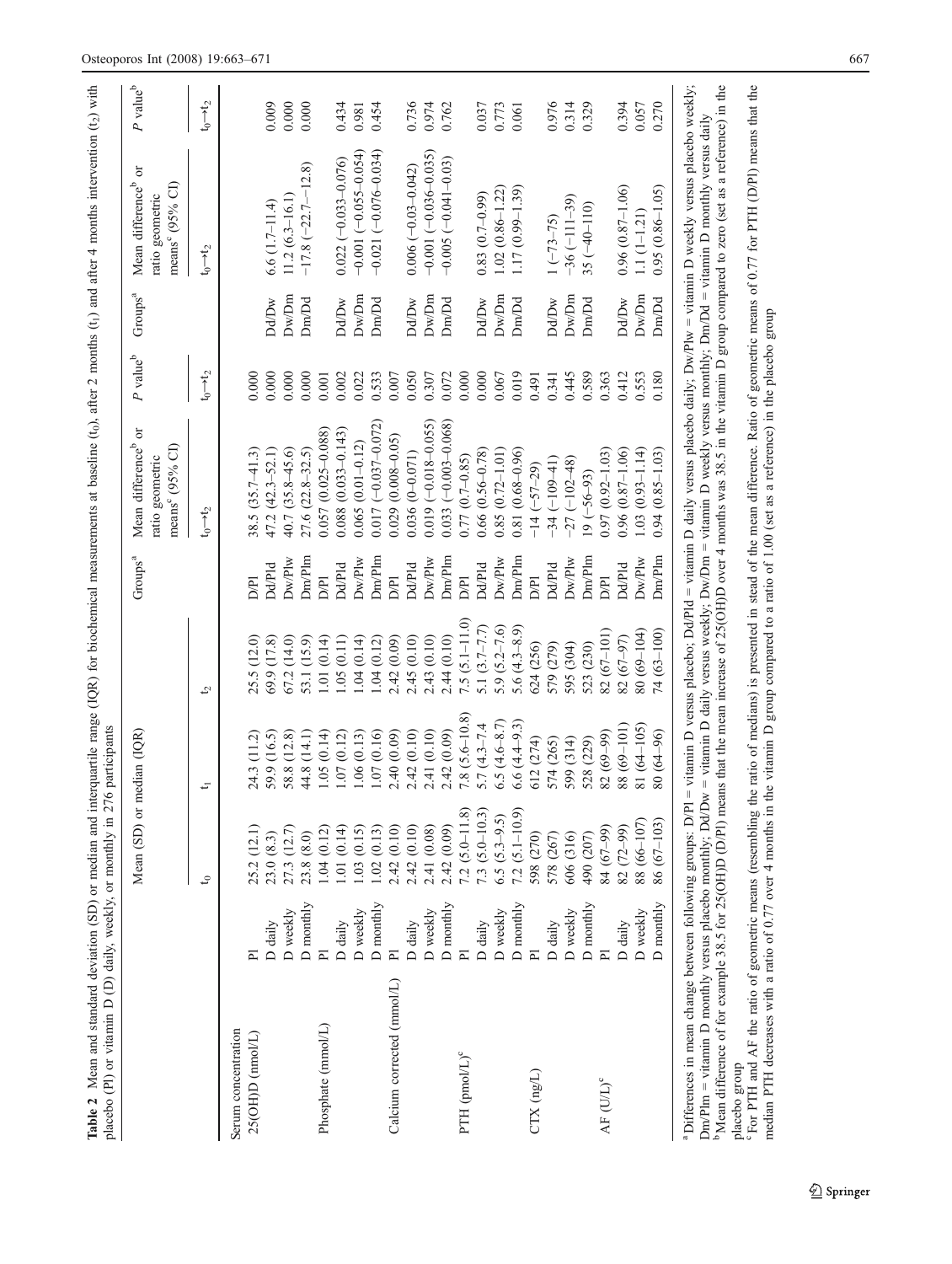levels of alkaline phosphatase (278, 1025, 2661 U/L at, respectively,  $t_0$ ,  $t_1$ ,  $t_2$ ) for unknown reasons (further analysis was refused by the patient). The number of drop-outs did not differ significantly between the placebo  $(n=35)$  and the vitamin D group  $(n=27)$ . Dropouts were similar to completers with respect to most baseline characteristics (sex, age, 25(OH)D, corrected calcium, phosphate, albumin, standing score, walking score, mean daily calcium intake, and creatinine), but had higher serum levels of CTX, and APh  $(P<0.05)$  (data not shown).

## Calcium intervention

The 276 participants who completed the vitamin D intervention study were randomised to treatment with calcium one tablet each day  $(n=138)$ , or placebo one tablet each day  $(n=138)$ . The treatment period of 14 days was completed by 269 participants. Of the seven drop-outs, three died, three became terminally ill and one participant dropped out for unknown reasons. Only those treated with vitamin D were included in the analysis of the calcium intervention ( $n=68$  for calcium;  $n=71$  for placebo); there was only one drop-out in each group.

#### Effectiveness of Vitamin D supplementation

Nursing home and potential confounding variables at baseline were not included in the final models since the effect sizes were hardly influenced by adding these variables.

#### Serum 25-hydroxyvitamin D

Effects of vitamin D supplementation on serum 25(OH)D in the various treatment groups are shown in Table [2](#page-4-0) and Fig. 2. The mean difference in increase of serum 25(OH)D was 38.5 nmol/L (95% confidence interval (CI) 25.6–41.5) in favour of vitamin D when compared to placebo. Daily, weekly and monthly administration of vitamin D resulted in increase of serum 25(OH)D when compared to placebo  $(P<$ 0.001). The mean difference in increase of serum 25(OH)D was highest after 4 months with daily administration of vitamin D (mean 47.2 nmol/l) when compared to weekly (mean 40.7 nmol/l,  $P<0.01$ ) and monthly (mean 27.6 nmol/l, P<0.001) administration. Weekly administration of vitamin D resulted in a greater increase of serum 25(OH)D than monthly administration  $(P<0.001)$ . The percentage of patients with serum 25(OH)D below cut offs of 25 nmol/l, 50 nmol/l and 75 nmol/l is shown in Table [3.](#page-6-0) At 4 months, the percentage of patients with serum 25(OH)D<50 nmol/l was 10.9, 10.6 and 36.4% in the daily, weekly and monthly groups of vitamin D supplementation respectively.



Fig. 2 Mean  $(\pm 1.96 \times SD)$  serum 25(OH)D concentrations at baseline, 2 and 4 months during treatment with vitamin D daily, weekly, or monthly, or placebo

Secondary outcome measures: serum phosphate and corrected calcium

Serum phosphate and corrected serum calcium values increased significantly more in the vitamin D group than in the placebo group. However, no differences between daily, weekly, or monthly administration were found (Table [2\)](#page-4-0).

#### Serum parathyroid hormone and bone turnover markers

Effects of vitamin D supplementation on serum PTH, serum APh and CTX in the various treatment groups are shown in Table [2](#page-4-0). Serum PTH  $(P<0.000)$  decreased in the vitamin D group from 7.2 to 5.5 pmol/l when compared to placebo, which is a decrease of 23% (ratio 0.77, 95% CI 0.70–0.85, P<0.001). The decrease of serum PTH was greater with daily administration of vitamin D when compared to weekly  $(P<0.05)$  and monthly  $(P<0.10)$  administration. The difference between weekly and monthly administration of vitamin D was not significant. The serum concentrations of alkaline phosphatase and CTX did not change following vitamin D supplementation.

## Effectiveness of calcium supplementation

There was no effect of calcium supplementation on any of the six biochemical outcome variables when compared to placebo. Also after stratification by administration of vitamin D (daily, weekly or monthly), an effect of calcium supplementation was not observed except for corrected calcium levels which increased more in the calcium group than in the placebo group in the daily dose vitamin D group only  $(P<$ 0.05). No effect was found of calcium doses (800 mg vs 1,600 mg calcium carbonate). Adding nursing home and other potential confounding variables at baseline did not influence the results.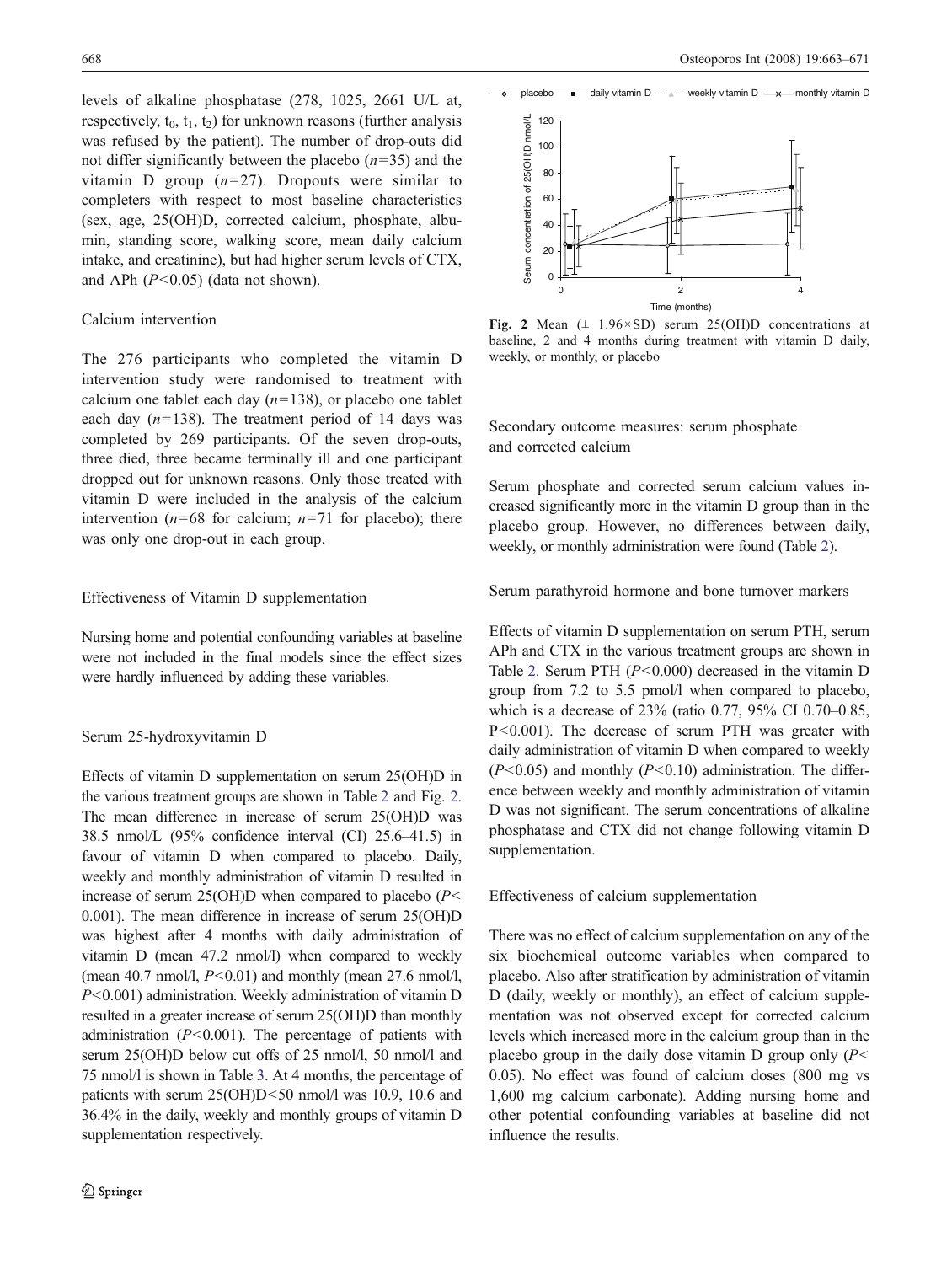<span id="page-6-0"></span>Table 3 Percentage of participants with 25(OH)D levels below a certain cut-off point at baseline and after vitamin D or placebo supplementation

| Group:            | Total | Placebo | Vitamin D<br>total | Vitamin D<br>daily | Vitamin D<br>weekly | Vitamin D<br>monthly |
|-------------------|-------|---------|--------------------|--------------------|---------------------|----------------------|
| 25(OH)D<25 nmol/L |       |         |                    |                    |                     |                      |
| Baseline (t0)     | 55.3  | 56.9    | 53.6               | 60.9               | 48.9                | 51.1                 |
| 2 months $(t1)$   | 30.1  | 57.8    | 2.9                | 2.2                | 0.0                 | 6.8                  |
| 4 months $(t2)$   | 27.4  | 52.6    | 2.2                | 2.2                | 0.0                 | 4.5                  |
| 25(OH)D<50 nmol/L |       |         |                    |                    |                     |                      |
| Baseline (t0)     | 97.5  | 96.4    | 98.6               | 100.0              | 95.7                | 100.0                |
| 2 months $(t1)$   | 65.4  | 94.8    | 36.5               | 26.1               | 19.1                | 65.9                 |
| 4 months $(t2)$   | 58.0  | 97.1    | 19.0               | 10.9               | 10.6                | 36.4                 |
| 25(OH)D<75 nmol/L |       |         |                    |                    |                     |                      |
| Baseline (t0)     | 99.6  | 99.3    | 100.0              | 100.0              | 100.0               | 100.0                |
| 2 months $(t1)$   | 95.2  | 99.3    | 91.2               | 87.0               | 89.4                | 97.7                 |
| 4 months $(t2)$   | 88.3  | 100.0   | 76.6               | 63.0               | 72.3                | 95.5                 |
|                   |       |         |                    |                    |                     |                      |

# Fractures

The number of falls and fractures did not differ between the intervention groups and the control groups, which was expected given the short study period of four and a half months.

#### Compliance

The compliance assessed within 96 random samples of the returned medication was good. In the daily administration group, all 33 participants were compliant–i.e., used at least 80% of the tablets–(median=97.0; IQR 94.5–100). For weekly administration, 80% of the 35 participants were compliant–i.e., used at least 80% of the tablets (median= 98.5; IQR 84.0–100). For monthly administration, 93% of the 28 participants were compliant–i.e., used at least four out of five powders (median=100; IQR 85.0–100).

## Survey nursing staff

A survey among the nursing staffs of the participating nursing home wards showed a distinct preference (72%) for daily administration compared to weekly and monthly. Thirty-ning percent of the nursing staffs reported the impression that fewer mistakes were made using daily administration instead of weekly or monthly administration.

## **Discussion**

The results of this study confirm the poor vitamin D status often observed in institutionalised elderly. In this study, baseline serum 25(OH)D levels in these nursing home residents was comparable to those observed in other studies in institutionalized elderly in the Netherlands [\[2](#page-7-0), [3\]](#page-7-0), resulting in median serum PTH levels in the upper normal range. A negative correlation between serum PTH and serum 25(OH) D was observed, confirming other studies [[4\]](#page-7-0).

In all treatment groups oral vitamin D supplementation appeared to be effective, resulting in increasing serum 25 (OH)D levels and decreasing serum PTH levels as observed in other studies [\[3](#page-7-0), [4](#page-7-0), [23\]](#page-8-0). However, no effect was seen on serum alkaline phosphatase and CTX levels.

Daily administration of vitamin D3 was significantly more effective than weekly and monthly administration. This could be due to more regular absorption in the gut or better compliance. The percentage of participants with serum 25 (OH)D<50 nmol/l after four months of supplementation was about 10% in the daily and weekly groups, but was more than 35% in the monthly group. An option would be to increase the dose when vitamin D is supplemented only once per month. The dose of 600 IU/day was chosen according to the Dutch and US recommendations [[4,](#page-7-0) [18\]](#page-7-0). In order to attain a higher percentage of people with serum 25(OH)D>50 nmol/l, the dose of vitamin D should be 700–800 IU/day as was recommended for patients with osteoporosis in a recent review [\[24](#page-8-0)].

The overall decrease of serum PTH was 23% with vitamin D supplementation, which corresponds to our previous vitamin D supplementation study in a nursing home [\[15](#page-7-0)] and which is a larger decrease than that observed in healthy independently living elderly women where the decrease of serum PTH was 15% [[8\]](#page-7-0). This is consistent with the more severe vitamin D deficiency and the greater degree of secondary hyperparathyroidism observed in these, mainly psychogeriatric, nursing home residents. Improvement of vitamin D status and suppression of PTH secretion may reduce bone turnover and bone loss, increase bone mineralization and thereby reducing fracture risk, although this was not the subject of this study.

For calcium supplementation, calcium citrate, lactate or carbonate can be used. In this study, calcium carbonate was used based upon bioavailability, cost and clinical efficacy [\[25](#page-8-0)]. The absorption of calcium from dairy products is about similar to that from calcium carbonate [[26](#page-8-0), [27](#page-8-0)]. Because of the side effects of calcium carbonate (gastrointestinal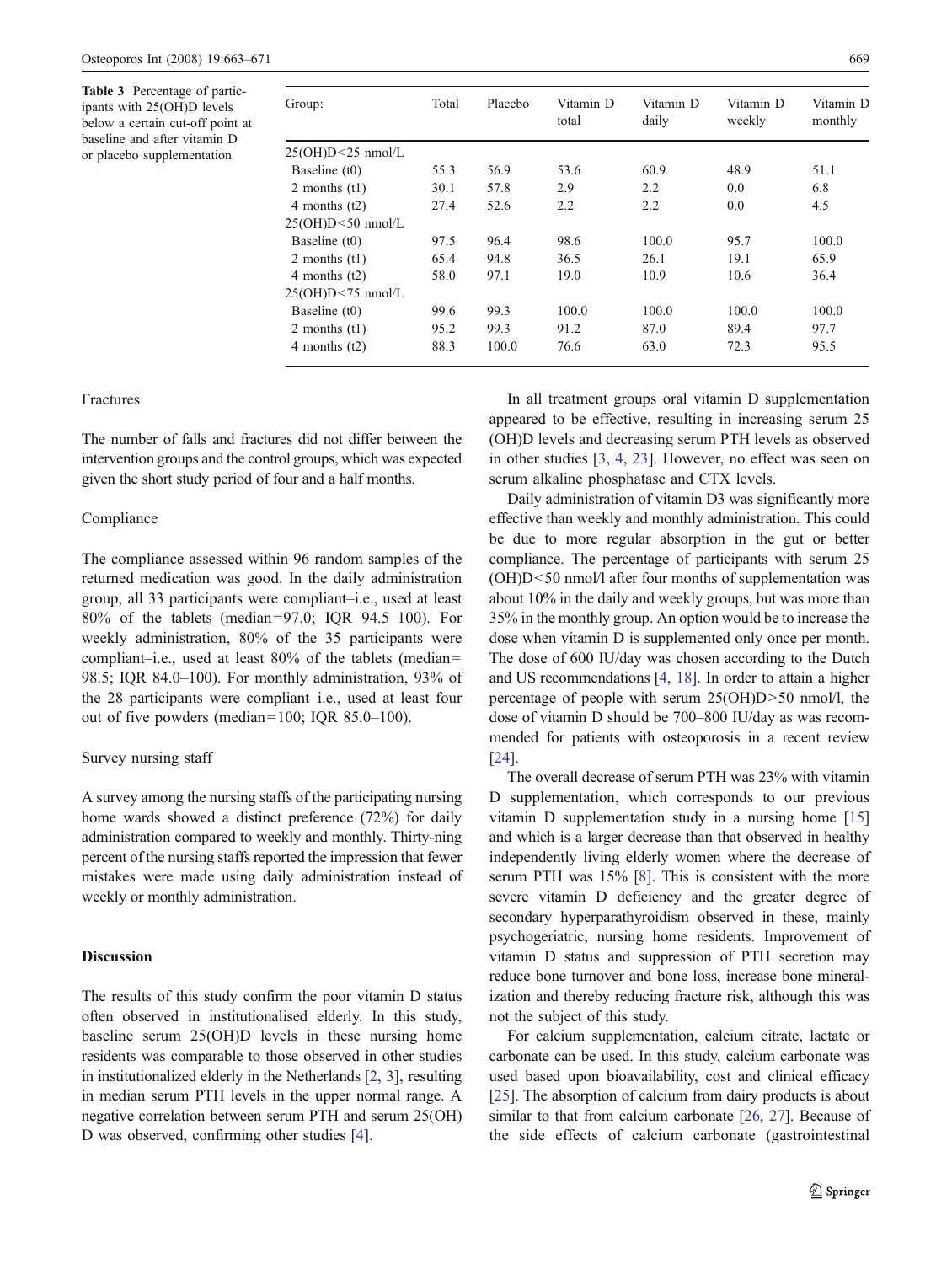<span id="page-7-0"></span>irritation, constipation, belches), possibly more pronounced in a population of frail elderly with substantial comorbidity and comedication, one should not choose a too high supplementation dose. Given the expected dietary calcium intake of about 900 mg per day, two supplementation doses 800 mg calcium carbonate (320 mg Ca2+) and 1,600 mg calcium carbonate (640 mg Ca2+), respectively) were used.

The median calcium intake in these Dutch nursing home residents (750 mg per day from dairy products, total estimated dietary intake 950–1,000 mg per day) was slightly lower than the guidelines recommend and relatively high compared to institutionalised elderly in other countries, probably due to a higher dairy intake. This was expected since every Dutch nursing home has its own dietician. Calcium supplementation combined with vitamin D in the last part of the study did not lead to a decrease of biochemical markers of bone turnover. An explanation might be that immobility is a cause of high bone turnover, which is not suppressed by calcium supplementation. The nursing staff's preference for daily supplementation of vitamin D is probably due to the fact that it fits better in a regular distribution routine, is less time consuming and less susceptible for making mistakes.

In conclusion, 98% of the participants had a baseline serum 25(OH)D lower than 50 nmol/L. Oral vitamin D3 supplementation, administered daily was more effective than weekly doses in nursing home residents, while monthly administration was the least effective, 35% still having a serum 25(OH)D < 50 nmol/l after 4 months treatment in this group. Calcium supplementation did not augment the effect of vitamin D supplementation.

Acknowledgements We thank Jeannet van Rijn and the laboratory workers of the participating nursing homes for taking care of the blood samples. We thank the patients, the nursing home physicians, secretaries and nursing staffs of the participating nursing homes for their assistance with the study; Henriette Philippo, dietician in Mariënhaven, for help with assessment of calcium intake, Jannie van Leeuwen from Mariënhaven for her administrative support and Solvay Pharmaceuticals for supplying the research medication. The practical assistance of Els Lommerse-Rusman and Greetje Asma in conducting the study is acknowledged. The department of Clinical Chemistry and Laboratory for Endocrinology of the VU University Medical Center (VUMC) are acknowledged for biochemical estimations. The advice of Dirk Knol for the statistical evaluation is acknowledged. This study was financially supported by ZonMw, the Netherlands Organization for Health Research and Development, the Hague.

#### References

1. Van der Wielen RPJ, Lowik MRH, van de Berg H, de Groot LCP, Haller J, Moreiras O, van Staveren WA (1995) Vitamin D concentrations among elderly people in Europe. Lancet 346:207–210

- 2. Lips P, Ginkel van FC, Jongen MJM, Rubertus F, Vijgh van der WJF, Netelenbos JC (1987) Determinants of vitamin D status in patients with hip fracture and in elderly control subjects. Am J Clin Nutr 46:1005–1010
- 3. Lips P, Wiersinga A, Ginkel van FC, Jongen MJM, Netelenbos JC, Hackeng WHL, Delmas PD, Vijgh van der WJF (1988) The effect of vitamin D supplementation on vitamin D status and parathyroid function in elderly subjects. J Clin Endocrinol Metab 67:644–650
- 4. Lips P (2001) Vitamin D deficiency and secondary hyperparathyroidism in the elderly: consequences for bone loss and fractures and therapeutic implications". Endocrine Rev 22:477–501
- 5. Pfeifer M, Begerow B, Minne W (2002) Vitamin D and muscle function. Osteoporos Int 13:187–194
- 6. Snijder MB, van Schoor NM, Pluijm SMF, van Dam RM, Visser M, Lips P (2006) Vitamin D status in relation to one-year risk of recurrent falling in older men and women. J Clin Endocrinol Metab 91:2980–2985
- 7. Dawson-Hughes B, Dallal GE, Krall EA, Harris S, Sokoll LJ, Falconer G (1991) Effect of vitamin D supplementation on wintertime and overall bone loss in healthy postmenopausal women. Ann Intern Med 115:505–512
- 8. Ooms ME, Roos JC, Bezemer PD, Vijgh van der WJF, Bouter LM, Lips P (1995) Prevention of bone loss by vitamin D supplementation in elderly women: a randomized double-blind trial. J Clin Endocrinol Metab 80:1052–1058
- 9. Chapuy MC, Arlot ME, Duboeuf F et al (1992) Vitamin D3 and calcium to prevent hip fractures in elderly women. N Engl J Med 327:1637–1642
- 10. Lips P, Graafmans WC, Ooms ME, Bezemer PD, Bouter LM (1996) Vitamin D supplementation and fracture incidence in elderly persons. A randomized, placebo-controlled clinical trial. Ann Intern Med 124:400–406
- 11. Grant AM, Avenell A, Campbell MK, on behalf of the RECORD Trial group (2005) Oral vitamin D3 and calcium for secondary prevention of low-trauma fractures in elderly people (Randomised Evaluation of Calcium or Vitamin D, RECORD): a randomised placebo-controlled trial. Lancet 365:1621–1628
- 12. Porthouse J, Cockayne S, King C et al (2005) Randomised controlled trial of calcium and supplementation with cholecalciferol (vitamin D3) for prevention of fractures in primary care. BMJ 330:1003
- 13. Dawson-Hughes B, Harris SS, Krall EA, Dallal GE (1997) Effect of calcium and vitamin D supplementation on bone density in men and women 65 years of age or older. N Engl J Med 337:670–676
- 14. Trivedi DP, Doll R, Khaw KT (2003) Effect of four-monthly oral vitamin D3 (cholecalciferol supplementation on fractures and mortality in men and women living in the community: randomized double-blind controlled trial. BMJ 326:469
- 15. Chel VGM, Ooms ME, Popp-Snijders C, Pavel S, Schothorst AA, Meulemans CCE, Lips P (1998) Ultraviolet irradiation corrects vitamin D deficiency and suppresses secondary hyperparathyroidism in the elderly. J Bone Miner Res 13:1238–1242
- 16. Malabanan AO, Veronikis IE, Holick MF (1998) Redefining vitamin D insufficiency. Lancet 351:805–806
- 17. Dawson-Hughes B, Heaney RP, Holick MF, Lips P, Meunier PJ, Vieth R (2005) Estimates of optimal vitamin D status. Osteoporosis Int 16:713–716
- 18. Gezondheidsraad (2000) Voedingsnormen: calcium, vitamine D, thiamine, riboflavine, niacine, pantotheenzuur en biotine. Den Haag: Gezondheidsraad; publicatie nr 2000/12
- 19. Steingrimsdottir L, Gunnarsson O, Indridason OS, Franzson L, Sigurdsson G (2005) Relationship between serum parathyroid hormone levels, vitamin D sufficiency, and calcium intake. JAMA 294:2336–2341
- 20. Heaney RP (2001) Calcium needs of the elderly to reduce fracture risk. J Am Coll Nutr 20(suppl 2):192S–197S